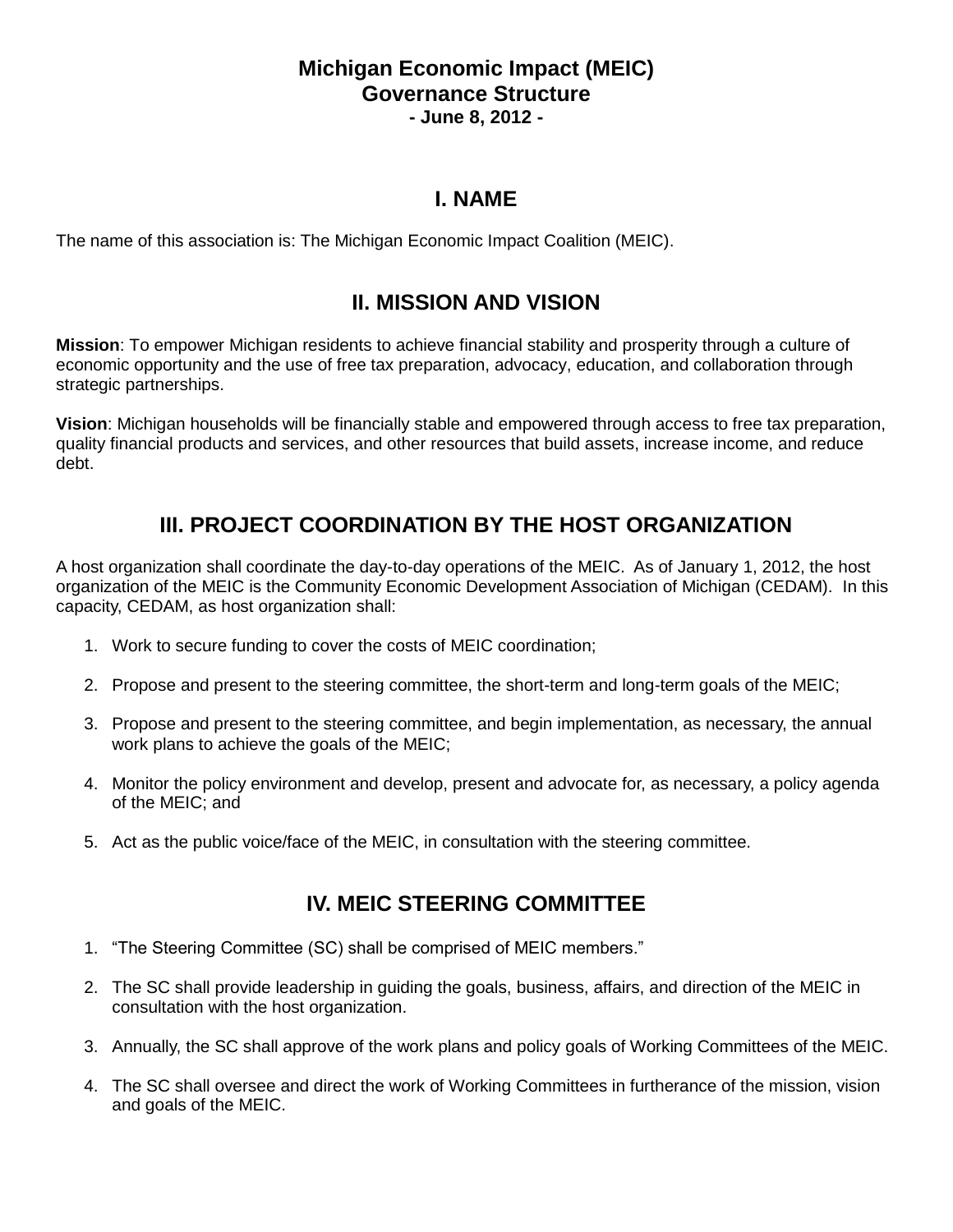- 5. The SC shall approve an annual membership form and Memorandum of Understanding to be signed and agreed to by MEIC members.
- 6. The SC shall include at least one representative from the host organization and six representatives elected by members of the MEIC. At least two-thirds (or four as of June 1, 2012) of the elected SC members must be practitioners in the volunteer income tax assistance or asset building field.
- 7. Elections for SC members shall be held at the annual Learning Exchange where members shall vote in person.
- 8. The presence of three SC members plus the representative of the host organization constitutes a quorum.
- 9. All voting by the SC shall be done in person or by electronic conference.
- 10. The full membership shall have reasonable access concerning MEIC's business and affairs, including records of the SC meetings and any other MEIC committees, in accordance with procedures approved by the SC.
- 11. Until the 2013 Learning Exchange meeting, the steering committee shall temporarily be comprised of six self-volunteered MEIC members and a representative of the host organization. Along with the Jamie Schriner-Hooper, executive director of CEDAM, confirmed members include: Kathy Aro, Diane Bach, Brenda Brame, Darcy Brown, Jane Drake and Miryam Lulion.
- 12. Beginning in 2013, MEIC members shall select three SC members to serve one, one-year term and three SC members to serve one, two-year term. Beginning in 2014, MEIC members shall elect three SC to serve one, two-year term every year. The seat filled by the host organization shall not be an elected position.
- 13. Any vacancy to the SC shall be filled by a majority vote of SC members serving at the time of vacancy.

# **V. WORKING COMMITTEES**

- 1. The SC, in consultation with the host organization, shall create Working Committees of MEIC members as needed to advance the mission, vision and goals of the MEIC.
- 2. The Working Committees of the MEIC are to be comprised of self-volunteered MEIC members.
- 3. A SC member shall sit on each Working Committee.
- 4. Working Committees may select a Committee Chairperson to, in consultation with the host organization, convene and conduct meetings and act as liaison between the MEIC membership, the SC and the host organization. Each member of the Working Committee shall be responsible for including and recruiting general MEIC members into the activities of the Working Committee.

### **VI. MEMBERSHIP**

- 1. The MEIC is open to organizations, individuals, and other entities who are committed to the mission and vision, and who are actively involved in free tax preparation assistance, public policy, training, technical assistance, capacity-building, asset-building, organizational development or related activities that further the mission and vision of the MEIC.
- 2. The MEIC's membership may include, but is not limited to the following: volunteer income tax assistance practitioners, practitioner organizations and local coalitions; volunteer income tax assistance